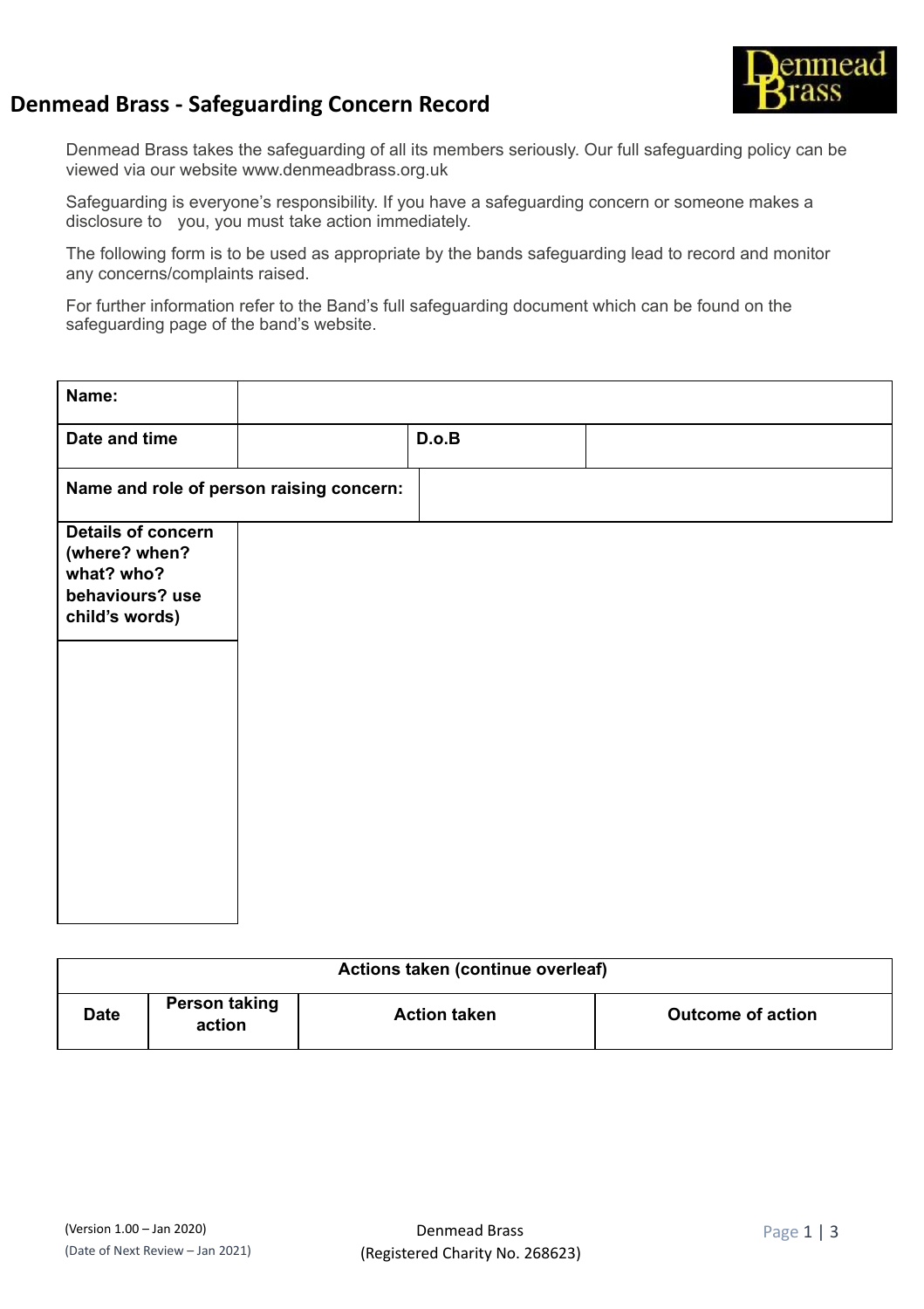

## **Denmead Brass - Safeguarding Concern Record**

| <b>Actions taken (Cont)</b> |                         |                     |                          |
|-----------------------------|-------------------------|---------------------|--------------------------|
| <b>Date</b>                 | Person taking<br>action | <b>Action taken</b> | <b>Outcome of action</b> |